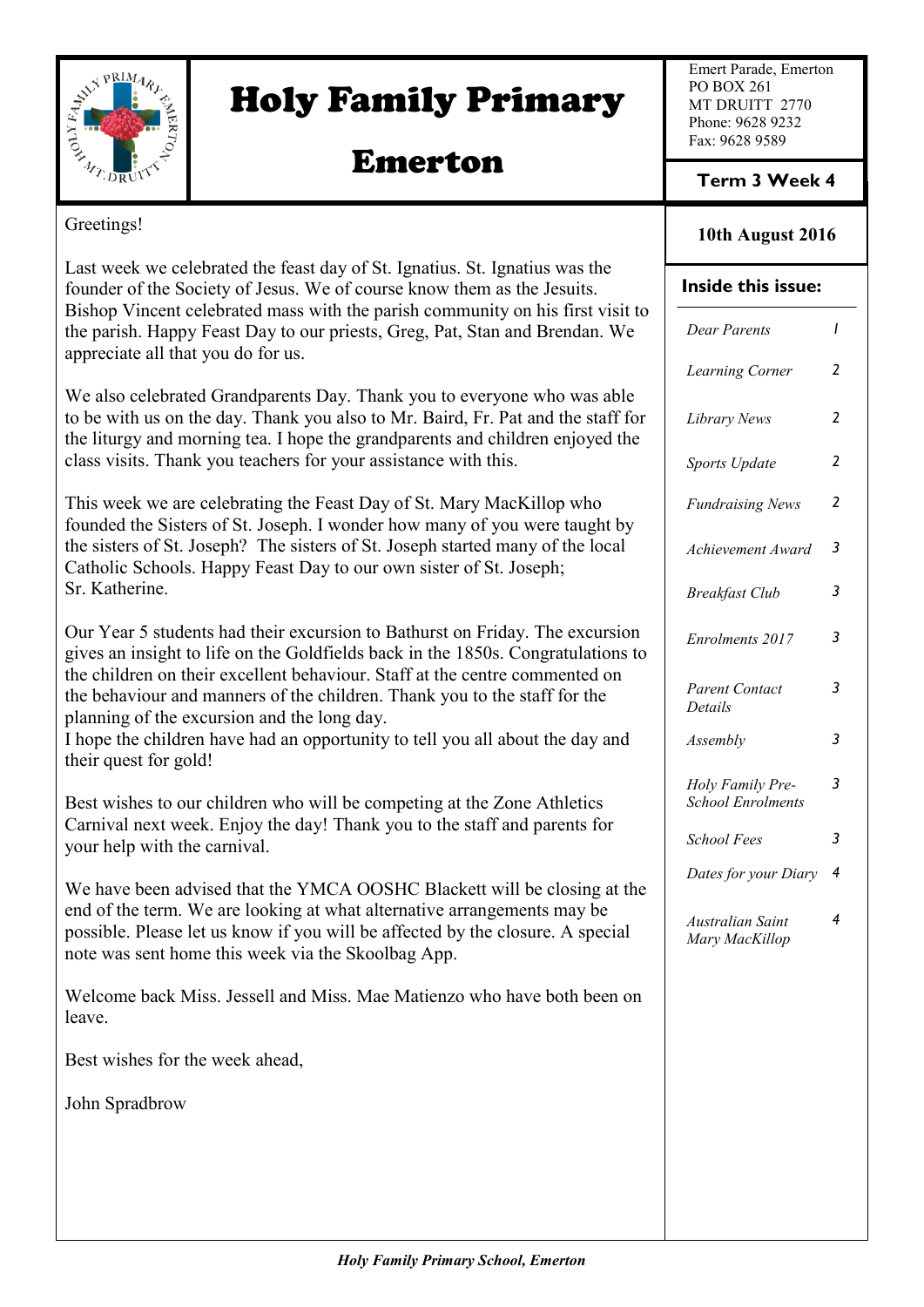



# **The Learning Corner**

### **Art and Mathematics**

Art and Mathematics have a lot in common with each other. In fact you can see the Maths in Art and the Art in Maths! Patterns, shapes, geometry, symmetry, spatial reasoning, proportional reasoning etc… are all a part of the arts (visual art, music and dance), as they are of Mathematics.



Some of what you see your child doing in school during Art is also an engagement with mathematical ideas at the same time! By blending mathematics and the arts, students learn in ways that are intellectual, emotional and physical. Children learn in many different ways, and research tells us that participating in the arts is one way that is very engaging for all of us.

A child stringing beads in a pattern on a string or creating a patterned bracelet is creating an understanding of patterning, although to them it may look simply like a pleasing design. When a child learns to play the piano, they are developing mathematical understanding of the relationships between scales, notes and chords. Symmetry can be seen in the symmetrical features of a butterfly or in a design when building. Children may notice patterns in wallpaper, tile tessellations on the floor or on a phone cover, rhythmic beats or repeated choreography in music videos or chords in a popular song. Maths is everywhere!

Regards, Mrs Angela Alonzo *Stage 3 Coordinator*

# **Library News**

### **Premier's Reading Challenge**

*The due date for all PRC entries is Friday 19 August.* This is an important date to remember if your child is in Grades 3-6, as students in these classes are undertaking the challenge with teacher guidance only. Please remind your child to get their PRC Log sheets into the library, preferably, BEFORE the DUE DATE! It's not too late to get reading as there are still three weeks left. Unfortunately, late entries cannot be accepted.

If your child is in K-2, the challenge is being done in class, so each child in these grades will automatically qualify for a certificate. Please note that certificates from the Premier of NSW are not received by our school until late in Term 3.

#### **Book Week**

#### **Australia! - Story Country**

Book Week will be held later in the term during Week 8. Our Book Character Parade is scheduled for Thursday, 8 September, in the morning, followed by the Annual Teacher Play. Parents and extended family members are most welcome to attend both of these events.

More details about our Book Week activities will be sent to you in future newsletters, but it's never too early to start planning that costume for the parade!

Regards, Mrs Janet A. Marie *Teacher Librarian*



# **Sports Update**

## *Zone Athletics*

*Carnival* The Blacktown Zone Athletics carnival will held on Tuesday  $16<sup>th</sup>$  August at Blacktown



International Sports Centre. We wish all our representatives the best of luck for a competitive and fun-filled day.

### *Netball Gala Day*

The 2016 Netball Gala Day will be held on Tuesday 23rd August at Jamison Netball complex. All notes have been sent home so please return your permission notes as soon as possible. Thank you to our parents that are volunteering to help coach a team on the day.

### *Dates for the Diary*

*Zone Athletics: 16th August Netball Gala Day: 23rd August Diocesan Athletics Carnival: 26th August*

Kind regards, Mrs Leonie Preston *Sports Co-ordinator*

# **Fundraising News**

### **Cookie Dough**

Our major fundraiser for Term 3 will be *Billy G'S Gourmet Cookie Dough* and *Heather Brae* 



*Shortbread.* Order forms will shortly be sent home with your children.

Thank you for your ongoing support.

### **Grandparents Day Raffle**

We had a very successful Grandparent's Raffle and we hope the winners have enjoyed their prizes. Thank you for your support we raised \$405. Thank you also to the generous donations of:

- Valvoline Raceway
- Lollipop's
- $\checkmark$  Australian Reptile Park
- Calmsley Hill City Farm
- Go Bananas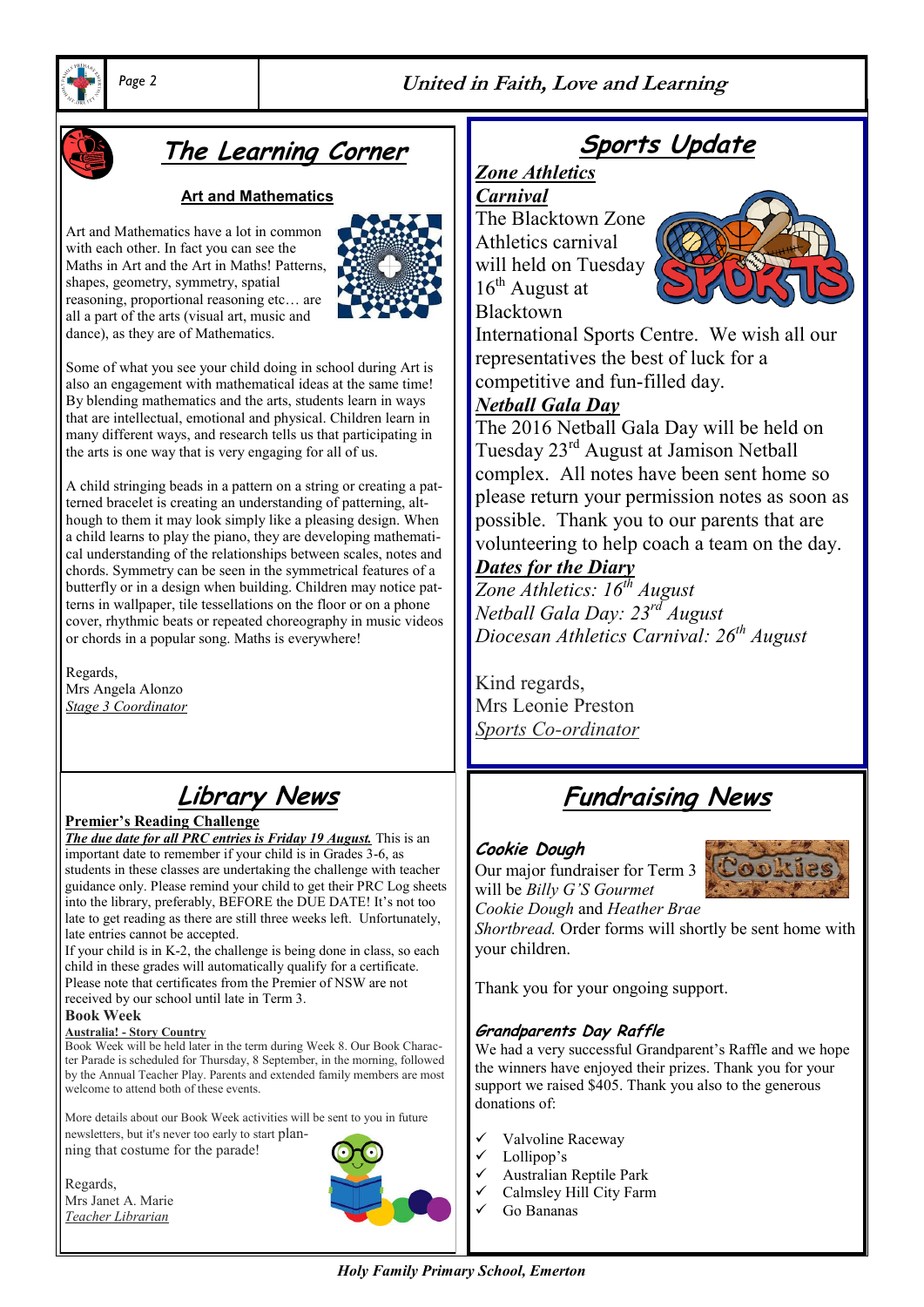

using cash, Centrelink or BPay etc, please contact the school office for an appointment with *Mrs Denise Carroll* on *9628 9232* to set up a new arrangement.

 $\Box$ 

us out with any of the days, it would be very much appreciated. Please contact

the office to express your interest.